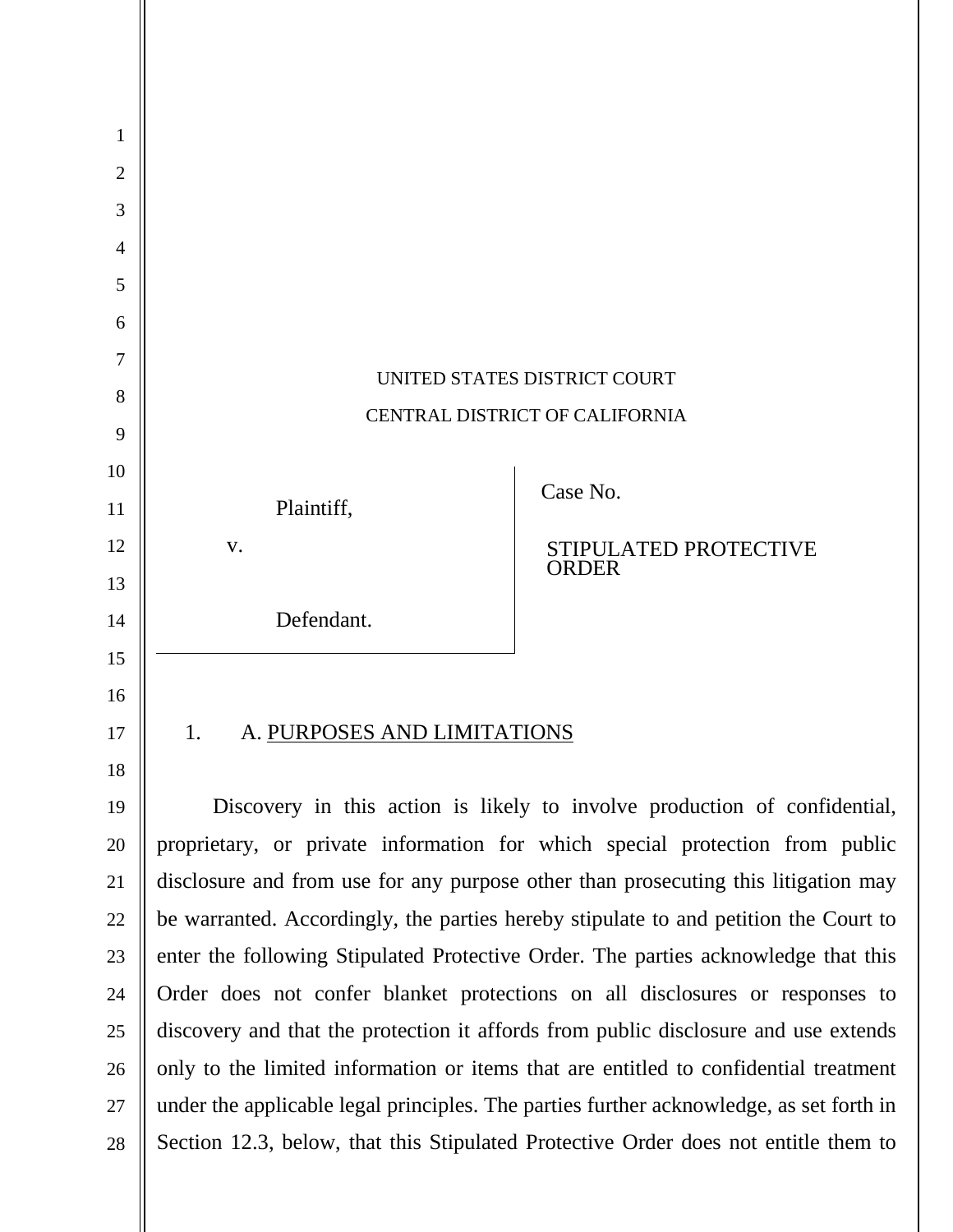file confidential information under seal; Civil Local Rule 79-5 sets forth the procedures that must be followed and the standards that will be applied when a party seeks permission from the court to file material under seal.

#### B. GOOD CAUSE STATEMENT

[\***The "Good Cause Statement" should be edited to include or exclude specific information that applies to the particular case, i.e., what harm will result from the disclosure of the confidential information likely to be produced in this case? Below is an example**]:

This action is likely to involve trade secrets, customer and pricing lists and other valuable research, development, commercial, financial, technical and/or proprietary information for which special protection from public disclosure and from use for any purpose other than prosecution of this action is warranted. Such confidential and proprietary materials and information consist of, among other things, confidential business or financial information, information regarding confidential business practices, or other confidential research, development, or commercial information (including information implicating privacy rights of third parties), information otherwise generally unavailable to the public, or which may be privileged or otherwise protected from disclosure under state or federal statutes, court rules, case decisions, or common law. Accordingly, to expedite the flow of information, to facilitate the prompt resolution of disputes over confidentiality of discovery materials, to adequately protect information the parties are entitled to keep confidential, to ensure that the parties are permitted reasonable necessary uses of such material in preparation for and in the conduct of trial, to address their handling at the end of the litigation, and serve the ends of justice, a protective order for such information is justified in this matter. It is the intent of the parties that information will not be designated as confidential for tactical reasons and that nothing be so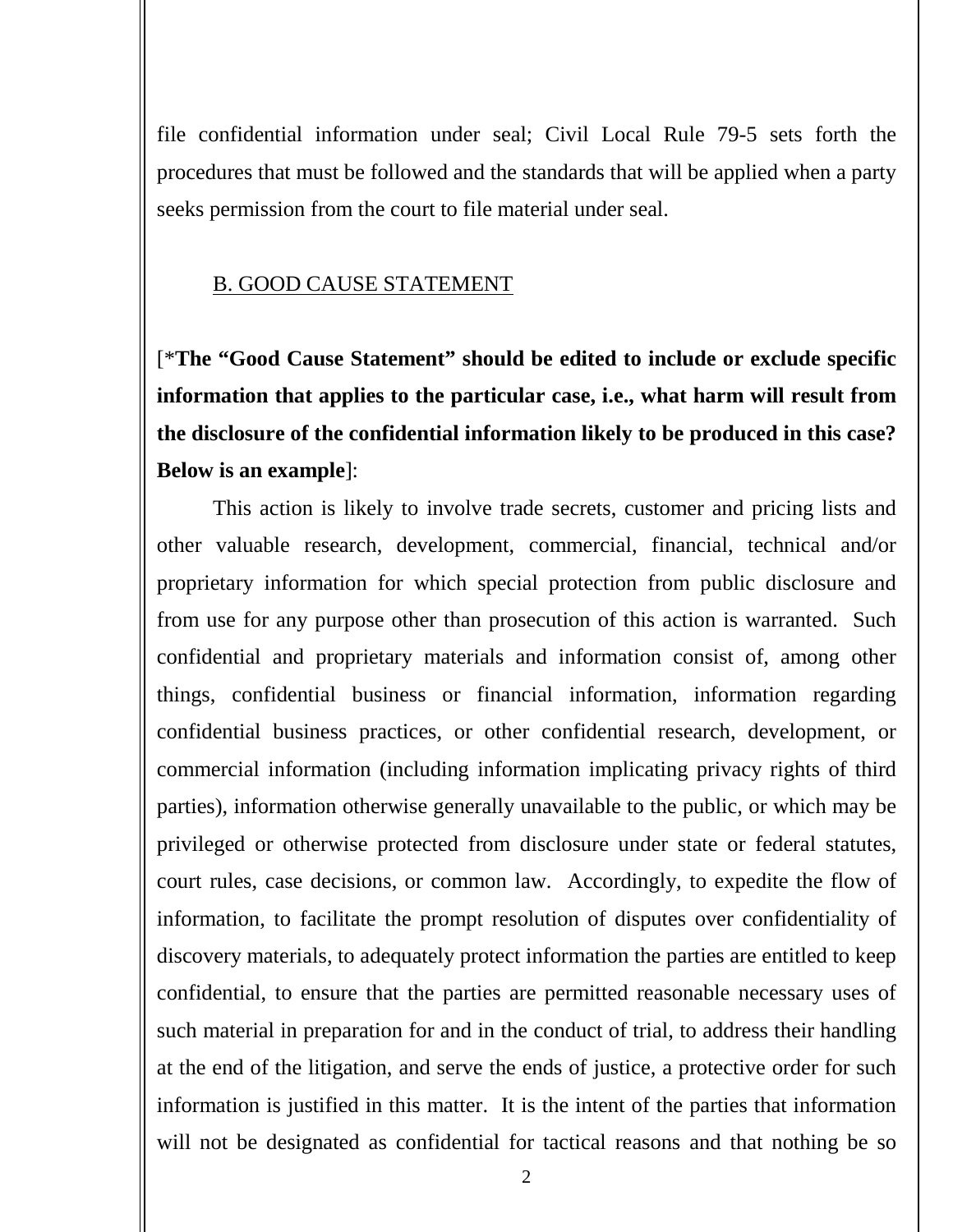designated without a good faith belief that it has been maintained in a confidential, non-public manner, and there is good cause why it should not be part of the public record of this case.

# 2. DEFINITIONS

2.1 Action: [this pending federal law suit]. [\*Option: consolidated or related actions.]

2.2 Challenging Party: a Party or Non-Party that challenges the designation of information or items under this Order.

2.3 "CONFIDENTIAL" Information or Items: information (regardless of how it is generated, stored or maintained) or tangible things that qualify for protection under Federal Rule of Civil Procedure 26(c), and as specified above in the Good Cause Statement.

2.4 Counsel: Outside Counsel of Record and House Counsel (as well as their support staff).

2.5 Designating Party: a Party or Non-Party that designates information or items that it produces in disclosures or in responses to discovery as "CONFIDENTIAL."

2.6 Disclosure or Discovery Material: all items or information, regardless of the medium or manner in which it is generated, stored, or maintained (including, among other things, testimony, transcripts, and tangible things), that are produced or generated in disclosures or responses to discovery in this matter.

2.7 Expert: a person with specialized knowledge or experience in a matter pertinent to the litigation who has been retained by a Party or its counsel to serve as an expert witness or as a consultant in this Action.

2.8 House Counsel: attorneys who are employees of a party to this Action. House Counsel does not include Outside Counsel of Record or any other outside counsel.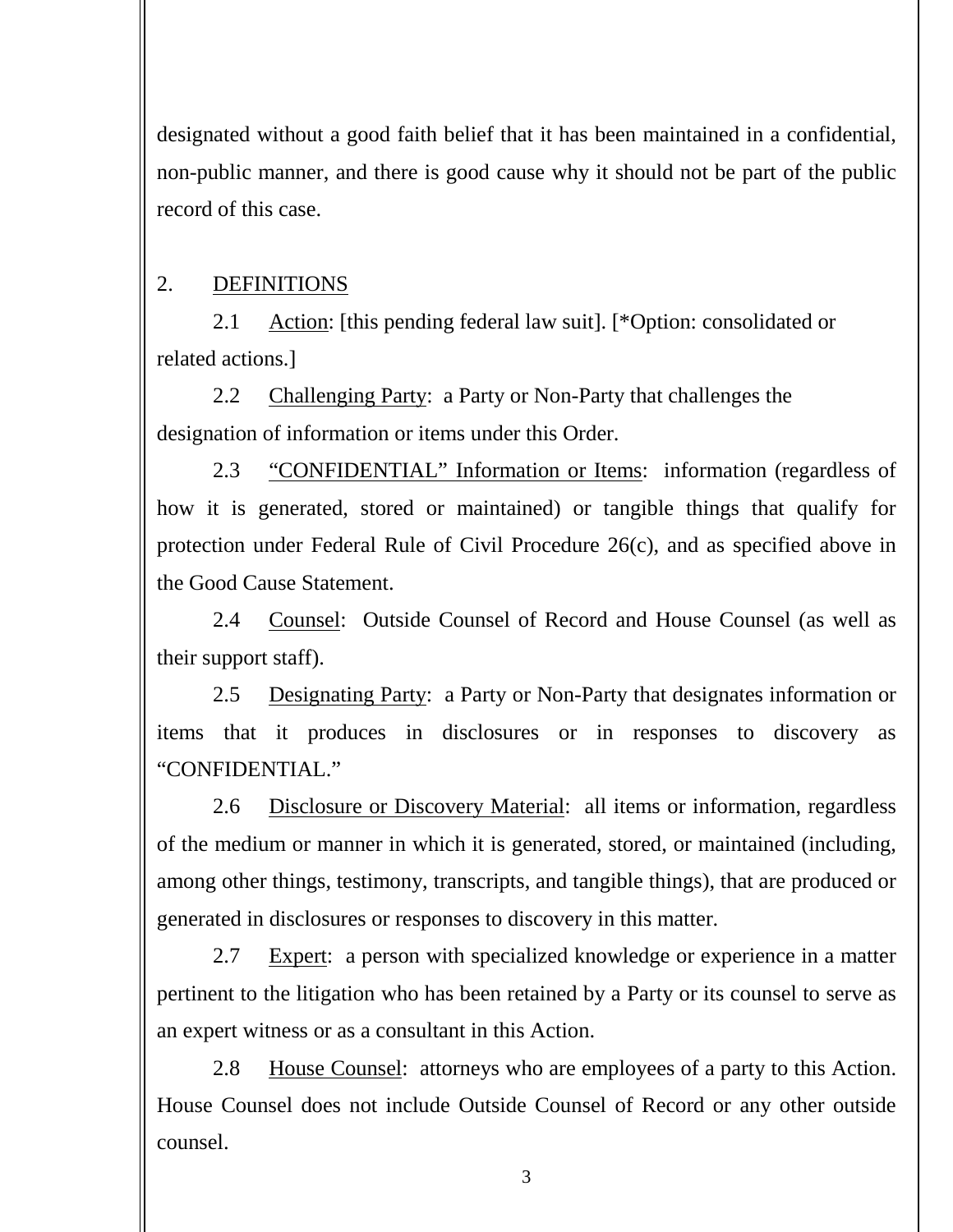2.9 Non-Party: any natural person, partnership, corporation, association, or other legal entity not named as a Party to this action.

2.10 Outside Counsel of Record: attorneys who are not employees of a party to this Action but are retained to represent or advise a party to this Action and have appeared in this Action on behalf of that party or are affiliated with a law firm which has appeared on behalf of that party, and includes support staff.

2.11 Party: any party to this Action, including all of its officers, directors, employees, consultants, retained experts, and Outside Counsel of Record (and their support staffs).

2.12 Producing Party: a Party or Non-Party that produces Disclosure or Discovery Material in this Action.

2.13 Professional Vendors: persons or entities that provide litigation support services (e.g., photocopying, videotaping, translating, preparing exhibits or demonstrations, and organizing, storing, or retrieving data in any form or medium) and their employees and subcontractors.

2.14 Protected Material: any Disclosure or Discovery Material that is designated as "CONFIDENTIAL."

2.15 Receiving Party: a Party that receives Disclosure or Discovery Material from a Producing Party.

#### 3. SCOPE

The protections conferred by this Stipulation and Order cover not only Protected Material (as defined above), but also (1) any information copied or extracted from Protected Material; (2) all copies, excerpts, summaries, or compilations of Protected Material; and (3) any testimony, conversations, or presentations by Parties or their Counsel that might reveal Protected Material.

Any use of Protected Material at trial shall be governed by the orders of the trial judge. This Order does not govern the use of Protected Material at trial.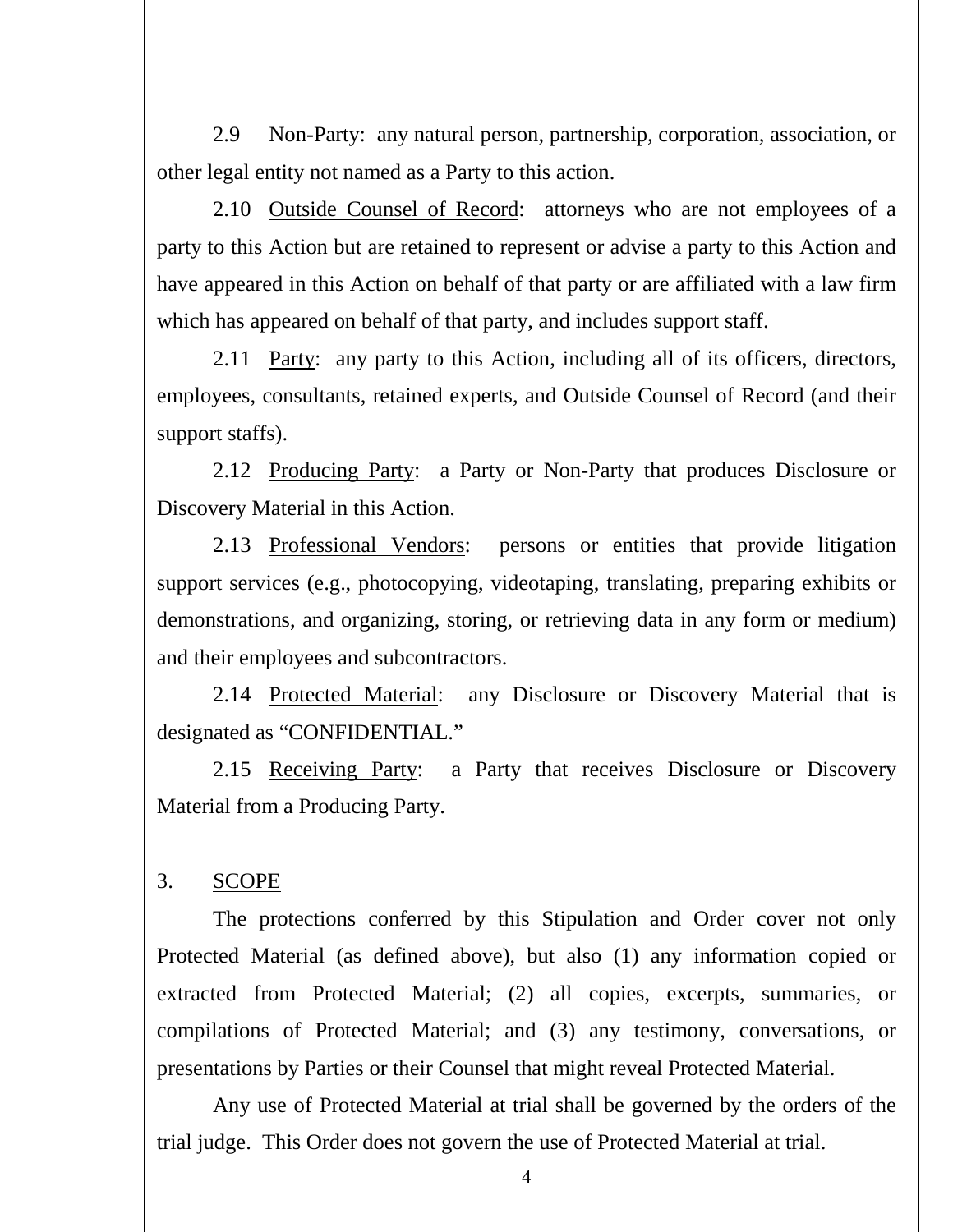## 4. DURATION

[ONE POSSIBLE PARAGRAPH] Once a case proceeds to trial, all of the information that was designated as confidential or maintained pursuant to this protective order becomes public and will be presumptively available to all members of the public, including the press, unless compelling reasons supported by specific factual findings to proceed otherwise are made to the trial judge in advance of the trial. See Kamakana v. City and County of Honolulu, 447 F.3d 1172, 1180-81 (9th Cir. 2006) (distinguishing "good cause" showing for sealing documents produced in discovery from "compelling reasons" standard when merits-related documents are part of court record). Accordingly, the terms of this protective order do not extend beyond the commencement of the trial.

[ALTERNATIVE POSSIBLE PARAGRAPH] Even after final disposition of this litigation, the confidentiality obligations imposed by this Order shall remain in effect until a Designating Party agrees otherwise in writing or a court order otherwise directs. Final disposition shall be deemed to be the later of (1) dismissal of all claims and defenses in this Action, with or without prejudice; and (2) final judgment herein after the completion and exhaustion of all appeals, rehearings, remands, trials, or reviews of this Action, including the time limits for filing any motions or applications for extension of time pursuant to applicable law.

# 5. DESIGNATING PROTECTED MATERIAL

5.1 Exercise of Restraint and Care in Designating Material for Protection. Each Party or Non-Party that designates information or items for protection under this Order must take care to limit any such designation to specific material that qualifies under the appropriate standards. The Designating Party must designate for protection only those parts of material, documents, items, or oral or written communications that qualify so that other portions of the material, documents,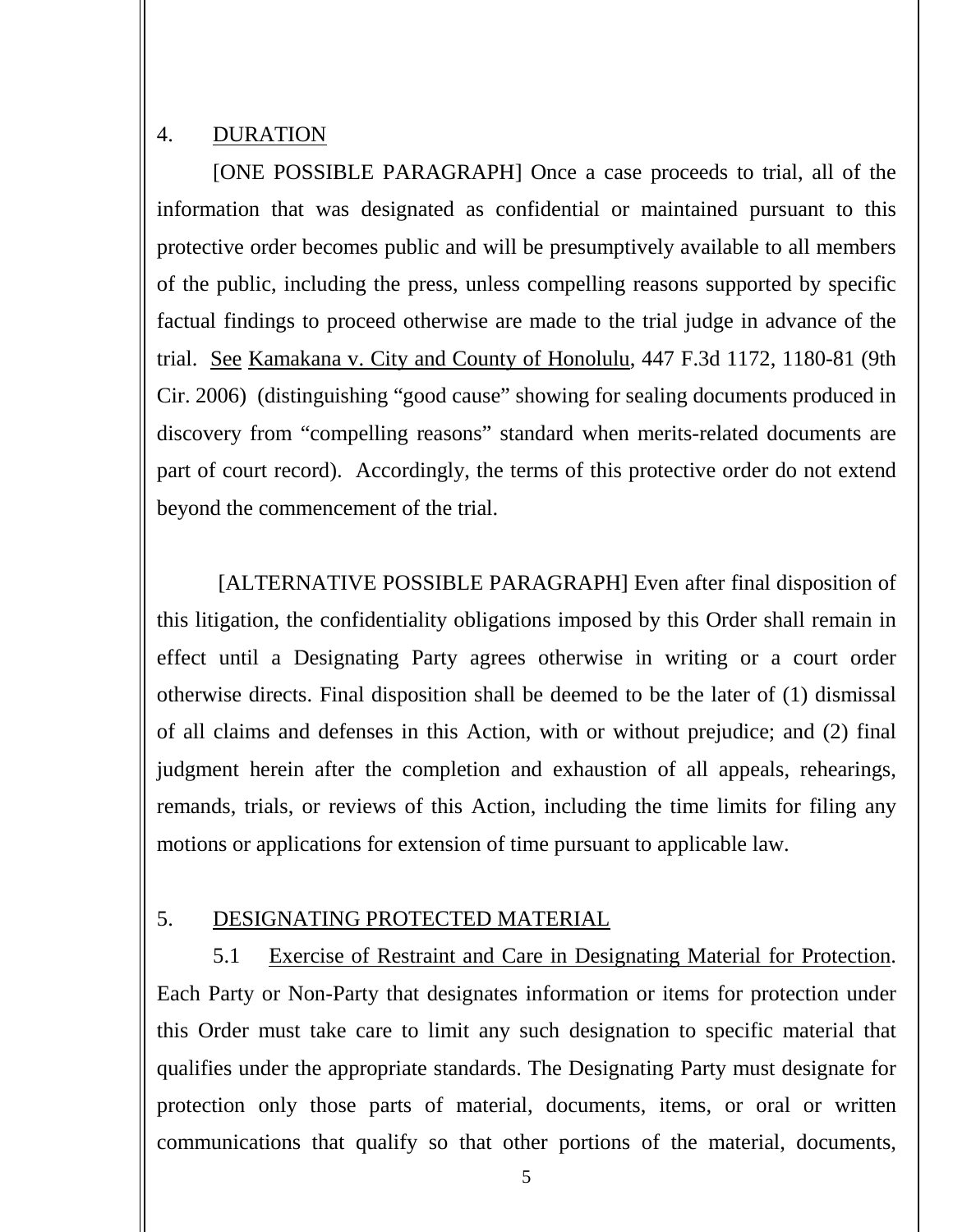items, or communications for which protection is not warranted are not swept unjustifiably within the ambit of this Order.

Mass, indiscriminate, or routinized designations are prohibited. Designations that are shown to be clearly unjustified or that have been made for an improper purpose (e.g., to unnecessarily encumber the case development process or to impose unnecessary expenses and burdens on other parties) may expose the Designating Party to sanctions.

If it comes to a Designating Party's attention that information or items that it designated for protection do not qualify for protection, that Designating Party must promptly notify all other Parties that it is withdrawing the inapplicable designation.

5.2 Manner and Timing of Designations. Except as otherwise provided in this Order (see, e.g., second paragraph of section 5.2(a) below), or as otherwise stipulated or ordered, Disclosure or Discovery Material that qualifies for protection under this Order must be clearly so designated before the material is disclosed or produced.

Designation in conformity with this Order requires:

(a) for information in documentary form (e.g., paper or electronic documents, but excluding transcripts of depositions or other pretrial or trial proceedings), that the Producing Party affix at a minimum, the legend "CONFIDENTIAL" (hereinafter "CONFIDENTIAL legend"), to each page that contains protected material. If only a portion or portions of the material on a page qualifies for protection, the Producing Party also must clearly identify the protected portion(s) (e.g., by making appropriate markings in the margins).

A Party or Non-Party that makes original documents available for inspection need not designate them for protection until after the inspecting Party has indicated which documents it would like copied and produced. During the inspection and before the designation, all of the material made available for inspection shall be deemed "CONFIDENTIAL." After the inspecting Party has identified the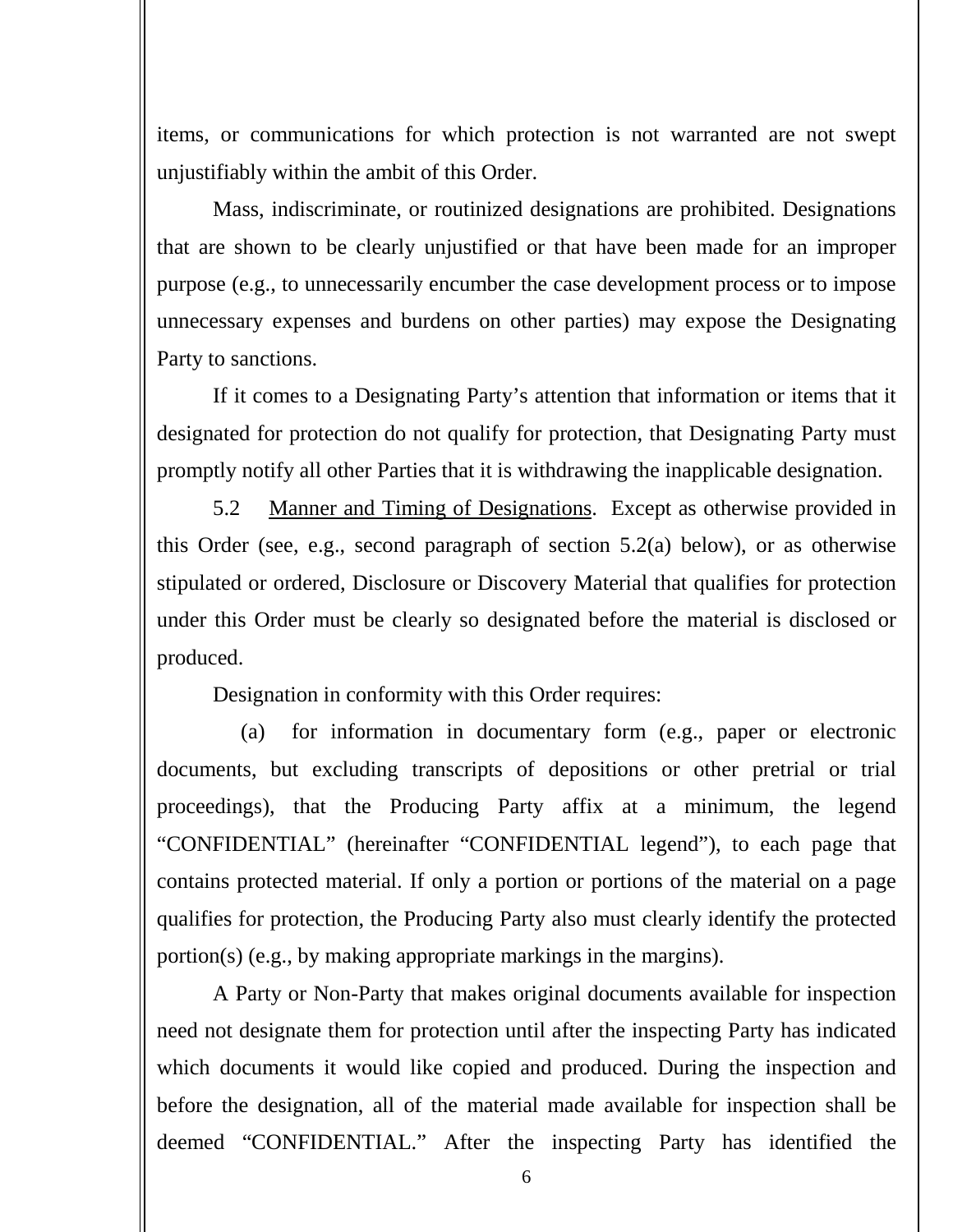documents it wants copied and produced, the Producing Party must determine which documents, or portions thereof, qualify for protection under this Order. Then, before producing the specified documents, the Producing Party must affix the "CONFIDENTIAL legend" to each page that contains Protected Material. If only a portion or portions of the material on a page qualifies for protection, the Producing Party also must clearly identify the protected portion(s) (e.g., by making appropriate markings in the margins).

(b) for testimony given in depositions that the Designating Party identify the Disclosure or Discovery Material on the record, before the close of the deposition all protected testimony.

(c) for information produced in some form other than documentary and for any other tangible items, that the Producing Party affix in a prominent place on the exterior of the container or containers in which the information is stored the legend "CONFIDENTIAL." If only a portion or portions of the information warrants protection, the Producing Party, to the extent practicable, shall identify the protected portion(s).

5.3 Inadvertent Failures to Designate. If timely corrected, an inadvertent failure to designate qualified information or items does not, standing alone, waive the Designating Party's right to secure protection under this Order for such material. Upon timely correction of a designation, the Receiving Party must make reasonable efforts to assure that the material is treated in accordance with the provisions of this Order.

# 6. CHALLENGING CONFIDENTIALITY DESIGNATIONS

6.1 Timing of Challenges. Any Party or Non-Party may challenge a designation of confidentiality at any time that is consistent with the Court's Scheduling Order.

6.2 Meet and Confer. The Challenging Party shall initiate the dispute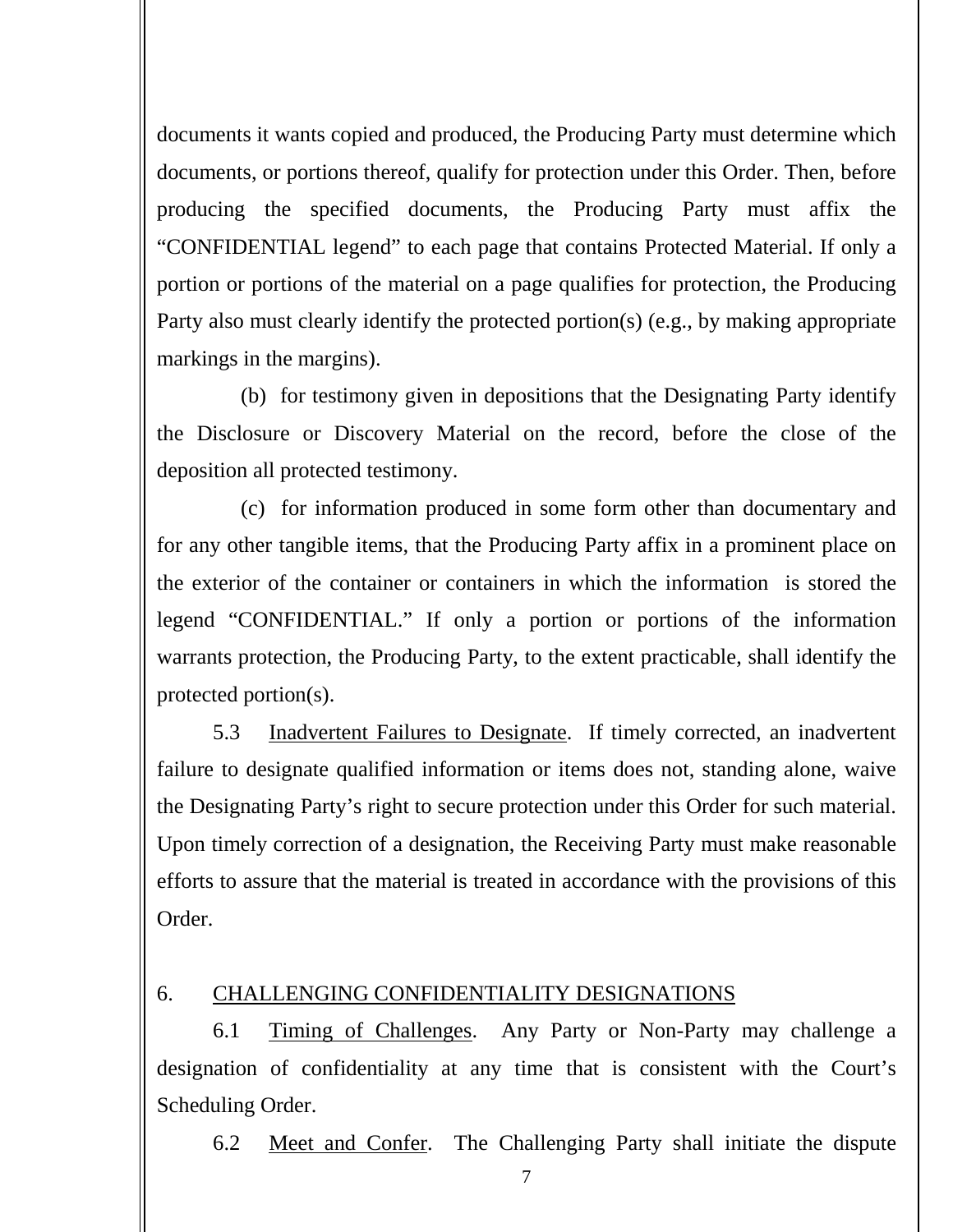resolution process under Local Rule 37.1 et seq. or follow the procedures for informal, telephonic discovery hearings on the Court's website.

6.3 The burden of persuasion in any such challenge proceeding shall be on the Designating Party. Frivolous challenges, and those made for an improper purpose (e.g., to harass or impose unnecessary expenses and burdens on other parties) may expose the Challenging Party to sanctions. Unless the Designating Party has waived or withdrawn the confidentiality designation, all parties shall continue to afford the material in question the level of protection to which it is entitled under the Producing Party's designation until the Court rules on the challenge.

### 7. ACCESS TO AND USE OF PROTECTED MATERIAL

7.1 Basic Principles. A Receiving Party may use Protected Material that is disclosed or produced by another Party or by a Non-Party in connection with this Action only for prosecuting, defending, or attempting to settle this Action. Such Protected Material may be disclosed only to the categories of persons and under the conditions described in this Order. When the Action has been terminated, a Receiving Party must comply with the provisions of section 13 below (FINAL DISPOSITION).

Protected Material must be stored and maintained by a Receiving Party at a location and in a secure manner that ensures that access is limited to the persons authorized under this Order.

7.2 Disclosure of "CONFIDENTIAL" Information or Items. Unless otherwise ordered by the court or permitted in writing by the Designating Party, a Receiving Party may disclose any information or item designated "CONFIDENTIAL" only to:

(a) the Receiving Party's Outside Counsel of Record in this Action, as well as employees of said Outside Counsel of Record to whom it is reasonably necessary to disclose the information for this Action;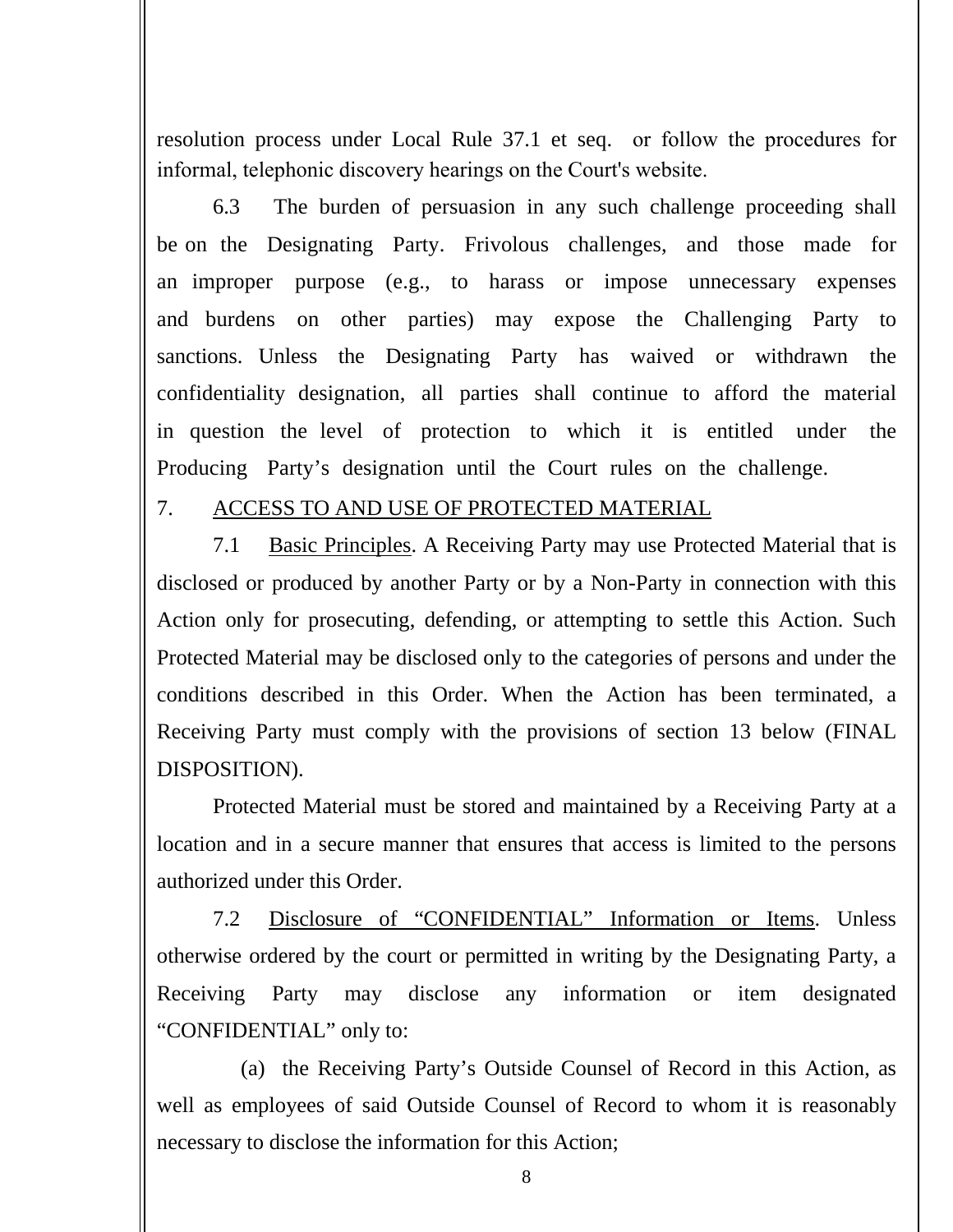(b) the officers, directors, and employees (including House Counsel) of the Receiving Party to whom disclosure is reasonably necessary for this Action;

(c) Experts (as defined in this Order) of the Receiving Party to whom disclosure is reasonably necessary for this Action and who have signed the "Acknowledgment and Agreement to Be Bound" (Exhibit A);

(d) the court and its personnel;

(e) court reporters and their staff;

(f) professional jury or trial consultants, mock jurors, and Professional Vendors to whom disclosure is reasonably necessary for this Action and who have signed the "Acknowledgment and Agreement to Be Bound" (Exhibit A);

(g) the author or recipient of a document containing the information or a custodian or other person who otherwise possessed or knew the information;

(h) during their depositions, witnesses ,and attorneys for witnesses, in the Action to whom disclosure is reasonably necessary provided: (1) the deposing party requests that the witness sign the form attached as Exhibit 1 hereto; and (2) they will not be permitted to keep any confidential information unless they sign the "Acknowledgment and Agreement to Be Bound" (Exhibit A), unless otherwise agreed by the Designating Party or ordered by the court. Pages of transcribed deposition testimony or exhibits to depositions that reveal Protected Material may be separately bound by the court reporter and may not be disclosed to anyone except as permitted under this Stipulated Protective Order; and

(i) any mediator or settlement officer, and their supporting personnel, mutually agreed upon by any of the parties engaged in settlement discussions.

# 8. PROTECTED MATERIAL SUBPOENAED OR ORDERED PRODUCED IN OTHER LITIGATION

If a Party is served with a subpoena or a court order issued in other litigation that compels disclosure of any information or items designated in this Action as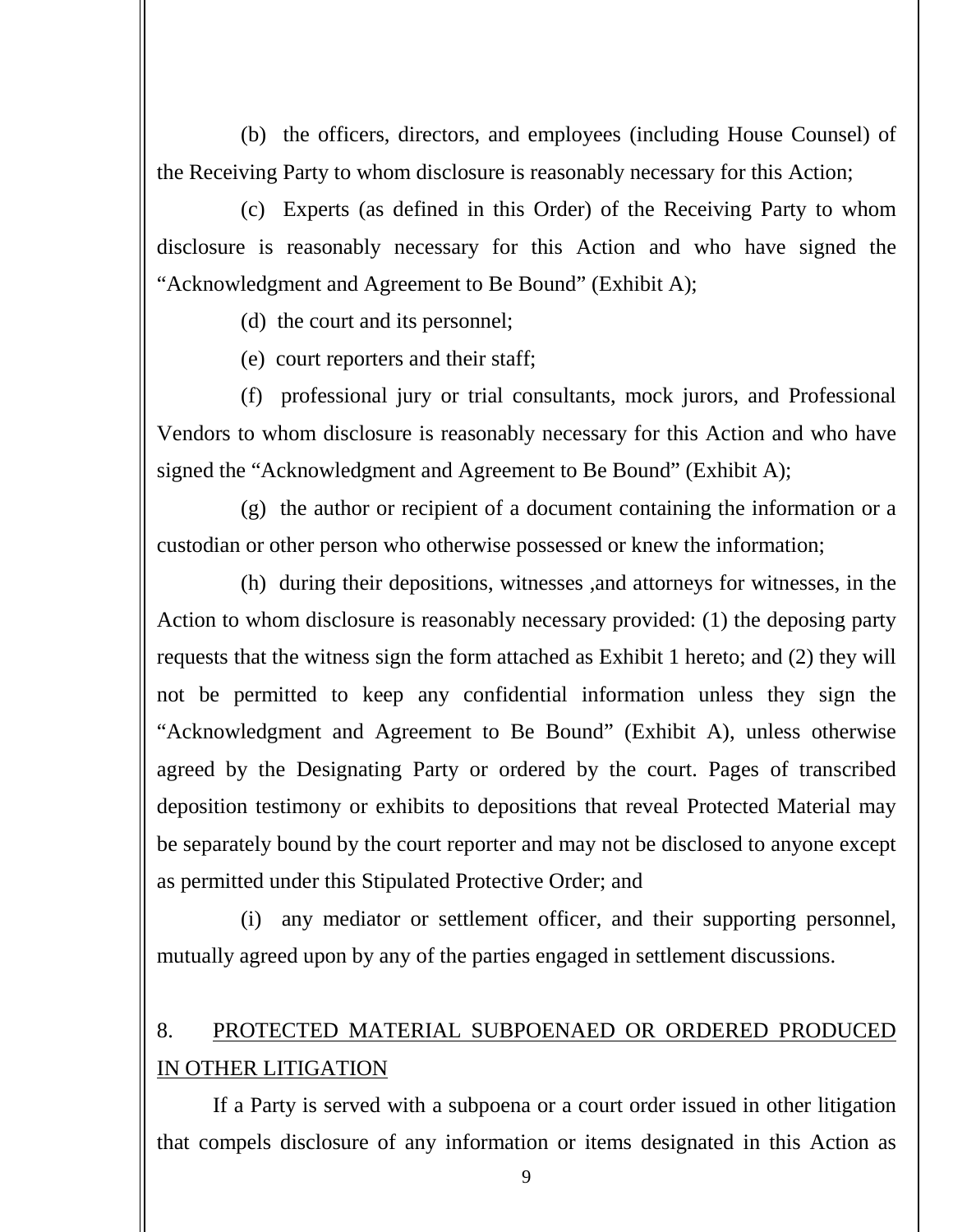"CONFIDENTIAL," that Party must:

(a) promptly notify in writing the Designating Party. Such notification shall include a copy of the subpoena or court order;

(b) promptly notify in writing the party who caused the subpoena or order to issue in the other litigation that some or all of the material covered by the subpoena or order is subject to this Protective Order. Such notification shall include a copy of this Stipulated Protective Order; and

(c) cooperate with respect to all reasonable procedures sought to be pursued by the Designating Party whose Protected Material may be affected.

If the Designating Party timely seeks a protective order, the Party served with the subpoena or court order shall not produce any information designated in this action as "CONFIDENTIAL" before a determination by the court from which the subpoena or order issued, unless the Party has obtained the Designating Party's permission. The Designating Party shall bear the burden and expense of seeking protection in that court of its confidential material and nothing in these provisions should be construed as authorizing or encouraging a Receiving Party in this Action to disobey a lawful directive from another court.

# 9. A NON-PARTY'S PROTECTED MATERIAL SOUGHT TO BE PRODUCED IN THIS LITIGATION

(a) The terms of this Order are applicable to information produced by a Non-Party in this Action and designated as "CONFIDENTIAL." Such information produced by Non-Parties in connection with this litigation is protected by the remedies and relief provided by this Order. Nothing in these provisions should be construed as prohibiting a Non-Party from seeking additional protections.

(b) In the event that a Party is required, by a valid discovery request, to produce a Non-Party's confidential information in its possession, and the Party is subject to an agreement with the Non-Party not to produce the Non-Party's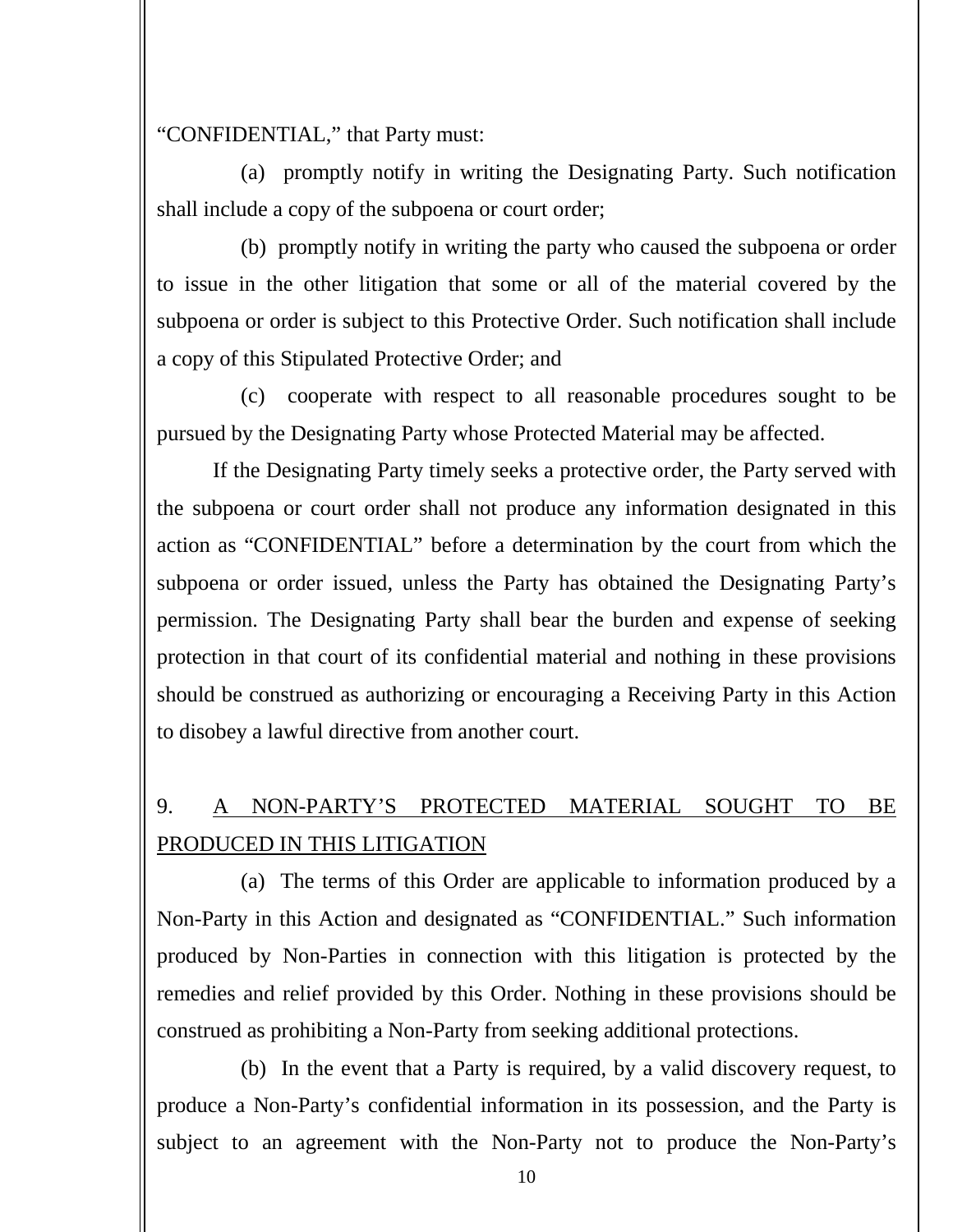confidential information, then the Party shall:

(1) promptly notify in writing the Requesting Party and the Non-Party that some or all of the information requested is subject to a confidentiality agreement with a Non-Party;

(2) promptly provide the Non-Party with a copy of the Stipulated Protective Order in this Action, the relevant discovery request(s), and a reasonably specific description of the information requested; and

(3) make the information requested available for inspection by the Non-Party, if requested.

(c) If the Non-Party fails to seek a protective order from this court within 14 days of receiving the notice and accompanying information, the Receiving Party may produce the Non-Party's confidential information responsive to the discovery request. If the Non-Party timely seeks a protective order, the Receiving Party shall not produce any information in its possession or control that is subject to the confidentiality agreement with the Non-Party before a determination by the court. Absent a court order to the contrary, the Non-Party shall bear the burden and expense of seeking protection in this court of its Protected Material.

#### 10. UNAUTHORIZED DISCLOSURE OF PROTECTED MATERIAL

If a Receiving Party learns that, by inadvertence or otherwise, it has disclosed Protected Material to any person or in any circumstance not authorized under this Stipulated Protective Order, the Receiving Party must immediately (a) notify in writing the Designating Party of the unauthorized disclosures, (b) use its best efforts to retrieve all unauthorized copies of the Protected Material, (c) inform the person or persons to whom unauthorized disclosures were made of all the terms of this Order, and (d) request such person or persons to execute the "Acknowledgment and Agreement to Be Bound" that is attached hereto as Exhibit A.

11

 $\sqrt{ }$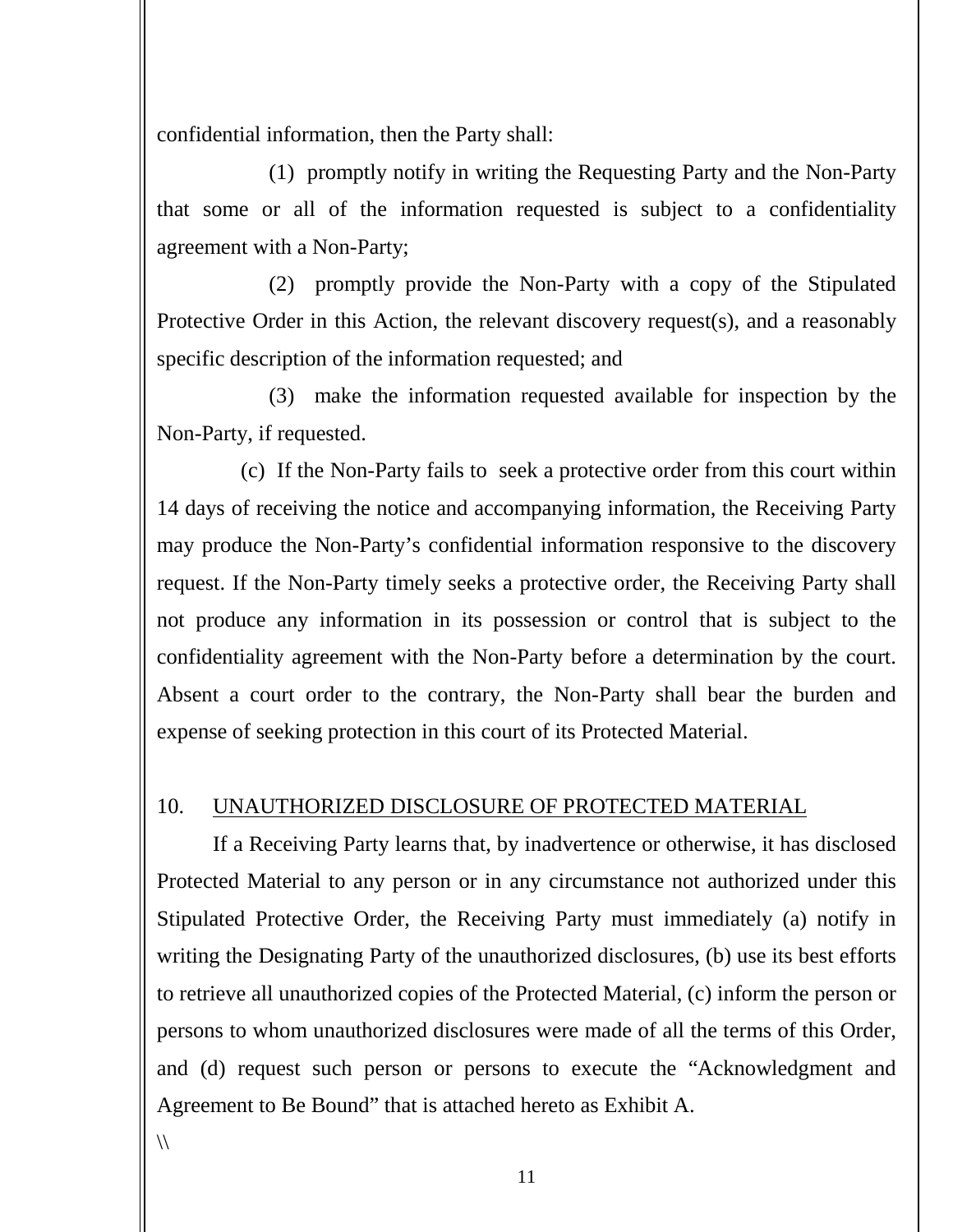# 11. INADVERTENT PRODUCTION OF PRIVILEGED OR OTHERWISE PROTECTED MATERIAL

When a Producing Party gives notice to Receiving Parties that certain inadvertently produced material is subject to a claim of privilege or other protection, the obligations of the Receiving Parties are those set forth in Federal Rule of Civil Procedure 26(b)(5)(B). This provision is not intended to modify whatever procedure may be established in an e-discovery order that provides for production without prior privilege review. Pursuant to Federal Rule of Evidence 502(d) and (e), insofar as the parties reach an agreement on the effect of disclosure of a communication or information covered by the attorney-client privilege or work product protection, the parties may incorporate their agreement in the stipulated protective order submitted to the court.

# 12. MISCELLANEOUS

12.1 Right to Further Relief. Nothing in this Order abridges the right of any person to seek its modification by the Court in the future.

12.2 Right to Assert Other Objections. By stipulating to the entry of this Protective Order no Party waives any right it otherwise would have to object to disclosing or producing any information or item on any ground not addressed in this Stipulated Protective Order. Similarly, no Party waives any right to object on any ground to use in evidence of any of the material covered by this Protective Order.

12.3 Filing Protected Material. A Party that seeks to file under seal any Protected Material must comply with Civil Local Rule 79-5. Protected Material may only be filed under seal pursuant to a court order authorizing the sealing of the specific Protected Material at issue. If a Party's request to file Protected Material under seal is denied by the court, then the Receiving Party may file the information in the public record unless otherwise instructed by the court.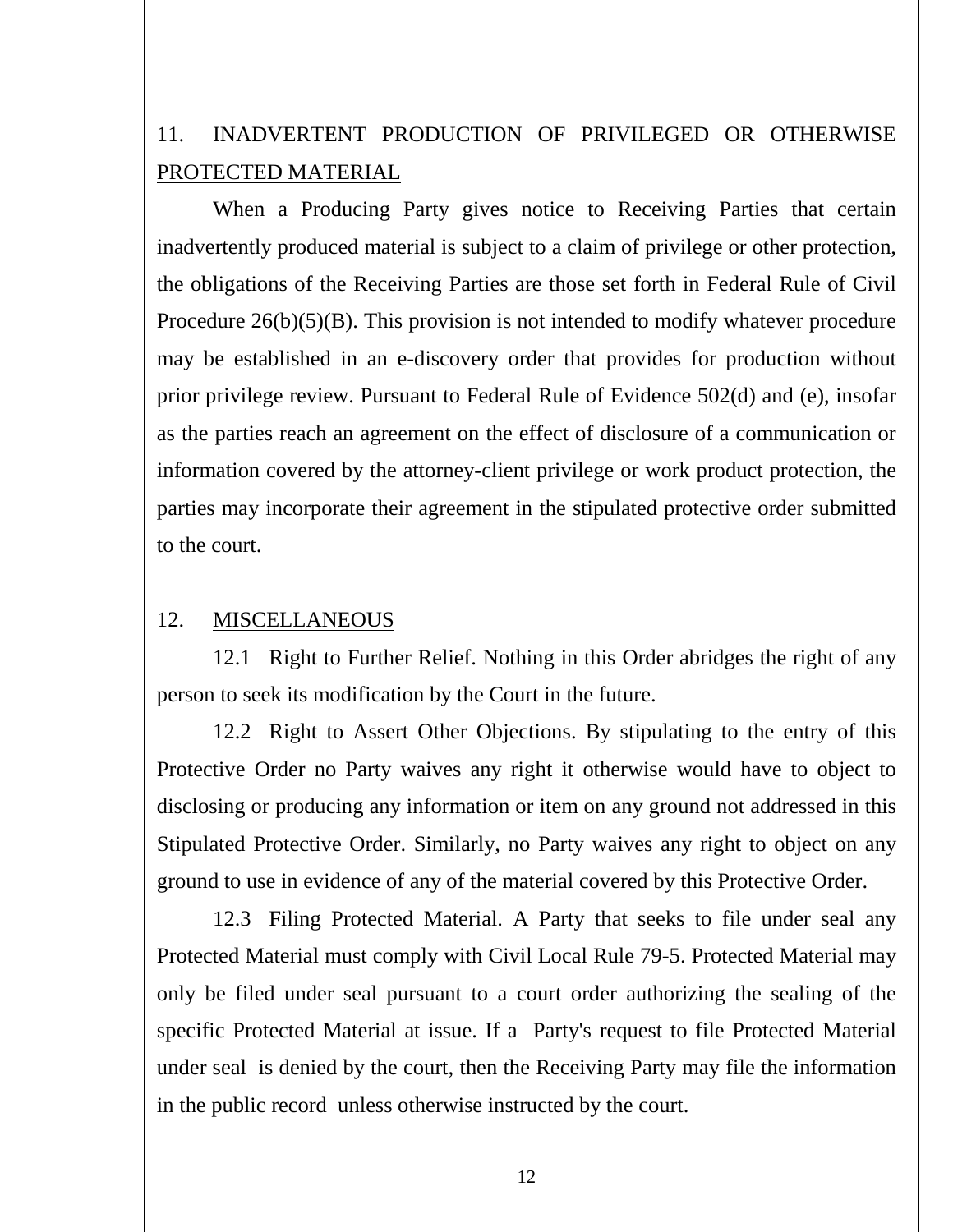# 13. FINAL DISPOSITION

After the final disposition of this Action, as defined in paragraph 4, within 60 days of a written request by the Designating Party, each Receiving Party must return all Protected Material to the Producing Party or destroy such material. As used in this subdivision, "all Protected Material" includes all copies, abstracts, compilations, summaries, and any other format reproducing or capturing any of the Protected Material. Whether the Protected Material is returned or destroyed, the Receiving Party must submit a written certification to the Producing Party (and, if not the same person or entity, to the Designating Party) by the 60 day deadline that (1) identifies (by category, where appropriate) all the Protected Material that was returned or destroyed and (2)affirms that the Receiving Party has not retained any copies, abstracts, compilations, summaries or any other format reproducing or capturing any of the Protected Material. Notwithstanding this provision, Counsel are entitled to retain an archival copy of all pleadings, motion papers, trial, deposition, and hearing transcripts, legal memoranda, correspondence, deposition and trial exhibits, expert reports, attorney work product, and consultant and expert work product, even if such materials contain Protected Material. Any such archival copies that contain or constitute Protected Material remain subject to this Protective Order as set forth in Section 4 (DURATION).

- $\sqrt{}$  $\backslash\backslash$  $\backslash\backslash$  $\backslash\backslash$  $\backslash\backslash$  $\backslash\backslash$  $\setminus$
- $\sqrt{}$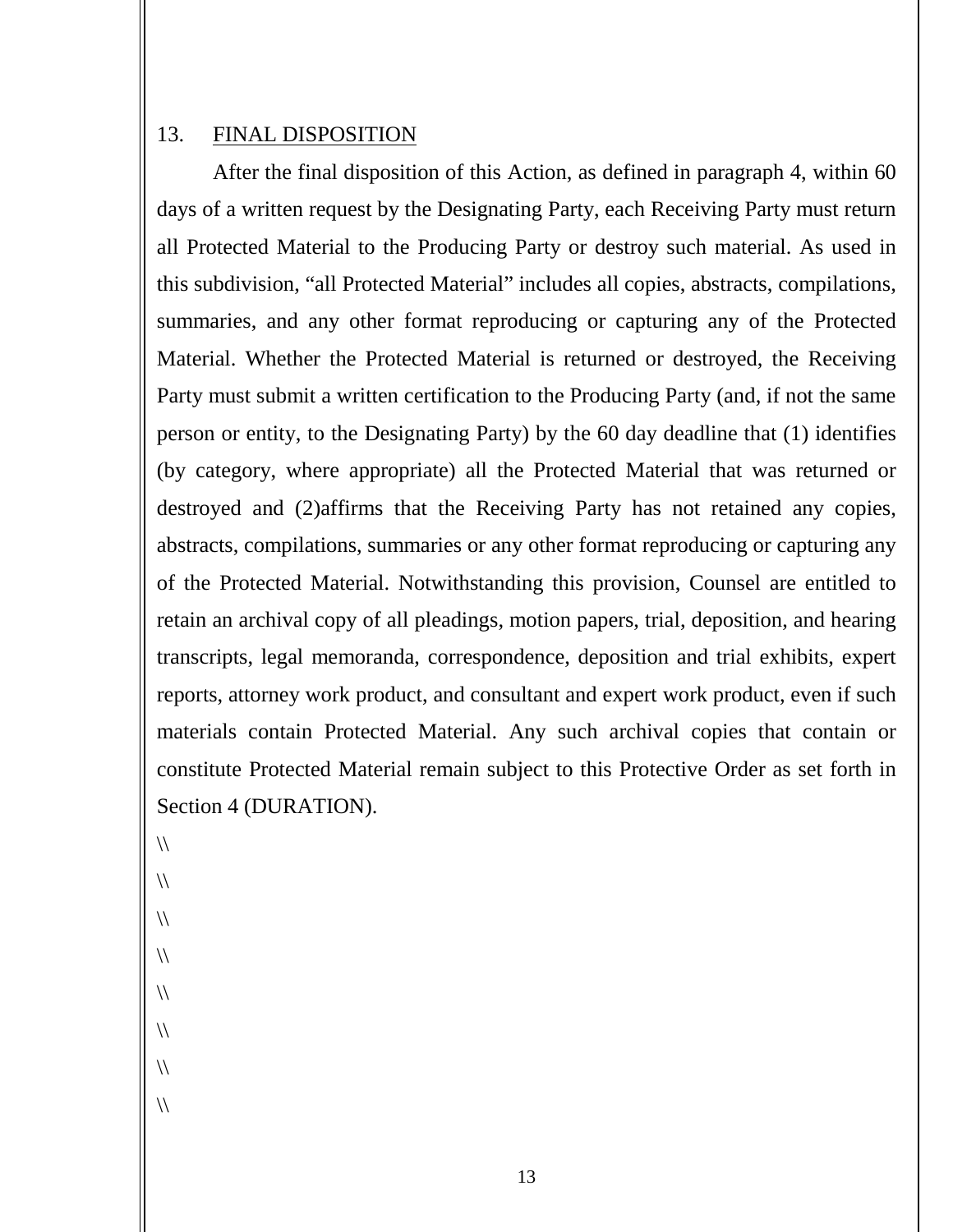14. Any violation of this Order may be punished by any and all appropriate measures including, without limitation, contempt proceedings and/or monetary sanctions.

IT IS SO STIPULATED, THROUGH COUNSEL OF RECORD.

DATED \_\_\_\_\_\_\_\_\_\_\_\_\_\_\_\_\_\_\_\_\_\_\_

\_\_\_\_\_\_\_\_\_\_\_\_\_\_\_\_\_\_\_\_\_\_\_\_\_\_\_\_\_\_\_\_\_\_\_\_\_ Attorneys for Plaintiff

DATED:\_\_\_\_\_\_\_\_\_\_\_\_\_\_\_\_\_\_\_\_\_\_\_\_

\_\_\_\_\_\_\_\_\_\_\_\_\_\_\_\_\_\_\_\_\_\_\_\_\_\_\_\_\_\_\_\_\_\_\_\_\_ Attorneys for Defendant

FOR GOOD CAUSE SHOWN, IT IS SO ORDERED.

DATED:\_\_\_\_\_\_\_\_\_\_\_\_\_\_\_\_\_\_\_\_\_\_\_\_

\_\_\_\_\_\_\_\_\_\_\_\_\_\_\_\_\_\_\_\_\_\_\_\_\_\_\_\_\_\_\_\_\_\_\_\_\_ [Name of Judge] United States District/Magistrate Judge